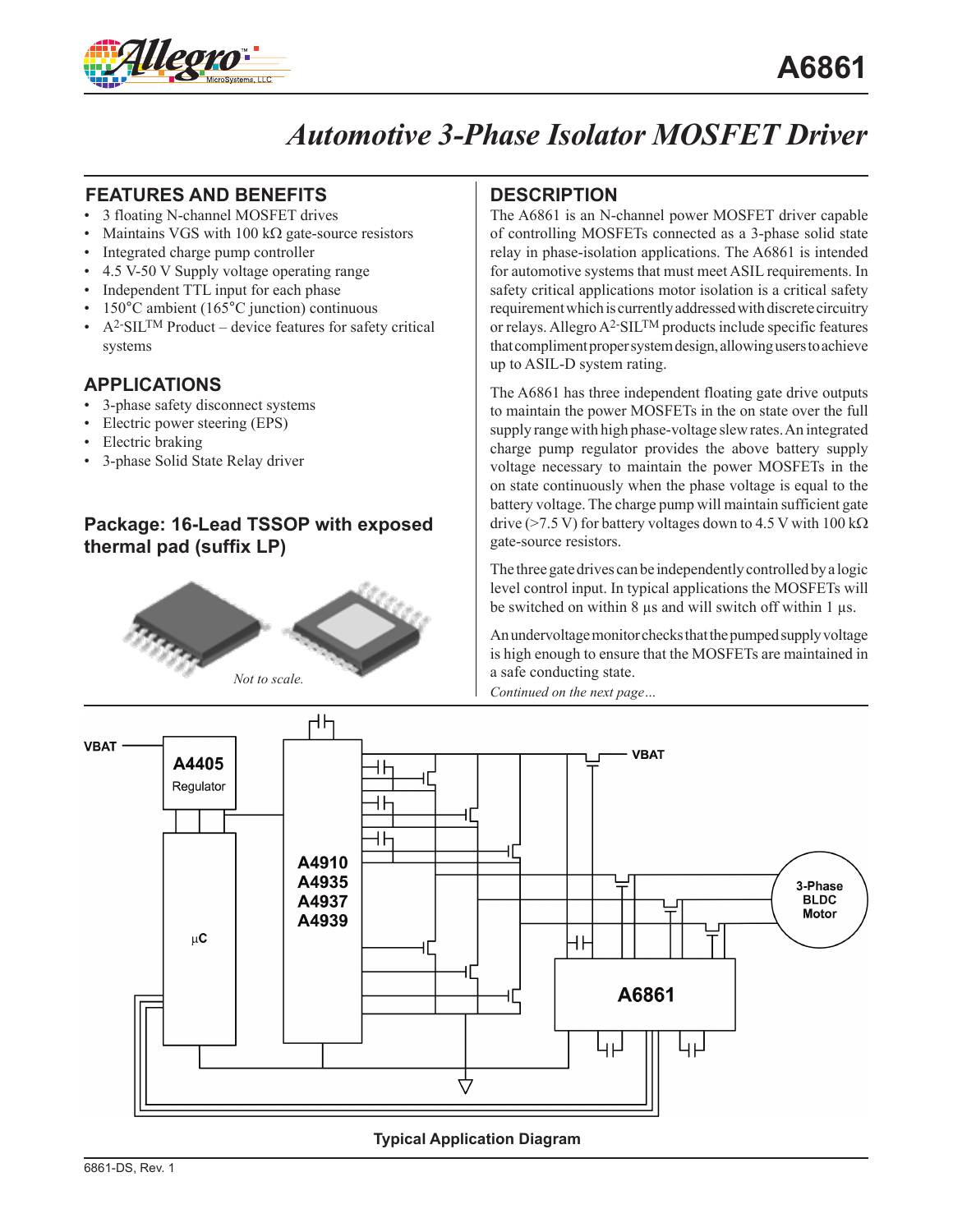#### **Description (continued)**

The A6861 is supplied in a 16-lead TSSOP (LP), with exposed pad for enhanced thermal dissipation. They are lead (Pb) free, with 100% matte tin leadframe plating.

#### **Selection Guide**

| <b>Part Number</b> | Packing                       | Package                                                           |
|--------------------|-------------------------------|-------------------------------------------------------------------|
| A6861KLPTR-T       | 13-in. reel, 4000 pieces/reel | 16-Lead TSSOP with exposed thermal<br>pad, $4.4 \times 5$ mm case |

#### **SPECIFICATIONS**

#### **Absolute Maximum Ratings1**

| <b>Characteristic</b>                  | Symbol           | <b>Notes</b>                                                                                                                           | Rating                               | <b>Units</b> |
|----------------------------------------|------------------|----------------------------------------------------------------------------------------------------------------------------------------|--------------------------------------|--------------|
| Load Voltage Supply                    | $V_{BB}$         |                                                                                                                                        | $-0.3$ to 50                         | $\vee$       |
| <b>Terminal VCP</b>                    | $V_{CP}$         |                                                                                                                                        | $V_{BB} - 0.3$ to<br>$V_{BB}$ + 12   | $\vee$       |
| <b>Terminal CP1</b>                    | $V_{CP1}$        |                                                                                                                                        | $V_{BB}$ – 12 to<br>$V_{BB}$ + 0.3   | $\vee$       |
| <b>Terminal CP2</b>                    | $V_{CP2}$        |                                                                                                                                        | $V_{BB}$ – 0.3 to<br>$V_{CP4}$ + 0.3 | $\vee$       |
| <b>Terminal CP3</b>                    | V <sub>CP3</sub> |                                                                                                                                        | $V_{BB}$ – 12 to<br>$V_{BB}$ + 0.3   | $\vee$       |
| <b>Terminal CP4</b>                    | $V_{CP4}$        |                                                                                                                                        | $V_{CP2} - 0.3$ to<br>$V_{CP}$ + 0.3 | $\vee$       |
| Terminal ENU, ENV, ENW                 | $V_{1}$          |                                                                                                                                        | $-0.3$ to 50                         | $\vee$       |
| Terminal GU, GV, GW                    | $V_{GX}$         |                                                                                                                                        | $V_{SX}$ – 0.3 to<br>$V_{SX}$ + 12   | $\vee$       |
| Terminal SU, SV, SW                    | $V_{SX}$         |                                                                                                                                        | $-6$ to $V_{BB}$ + 5                 | $\vee$       |
|                                        |                  |                                                                                                                                        |                                      |              |
| <b>Operating Ambient Temperature</b>   | $T_A$            | Limited by power dissipation                                                                                                           | $-40$ to 150                         | °C           |
| Maximum ContinuousJunction Temperature | $T_{J(max)}$     |                                                                                                                                        | 165                                  | $^{\circ}C$  |
| <b>Transient Junction Temperature</b>  | $T_{\text{Jt}}$  | Over temperature event not exceeding 10s, lifetime<br>duration not exceeding 10hours, guaranteed by design<br>175<br>characterization. |                                      | $^{\circ}C$  |
| Storage Temperature                    | $T_{\text{stg}}$ |                                                                                                                                        | $-55$ to 150                         | $^{\circ}$ C |

1With respect to GND. Ratings apply when no other circuit operating constraints are present.

#### **THERMAL CHARACTERISTICS may require derating at maximum conditions, see application information**

| <b>Characteristic</b>                               | Symbol          | <b>Test Conditions*</b>                        | Value | Units                  |
|-----------------------------------------------------|-----------------|------------------------------------------------|-------|------------------------|
| Package Thermal Resistance<br>(Junction to Ambient) | $R_{\theta JA}$ | 4-layer PCB based on JEDEC standard            | 34    | °C/W                   |
|                                                     |                 | 1-layer PCB with copper limited to solder pads | 43    | °C/W                   |
| Package Thermal Resistance<br>(Junction to Pad)     | $R_{\theta$ JP  |                                                |       | $^{\circ}$ C/W $\vert$ |

\*Additional thermal data available on the Allegro Web site.

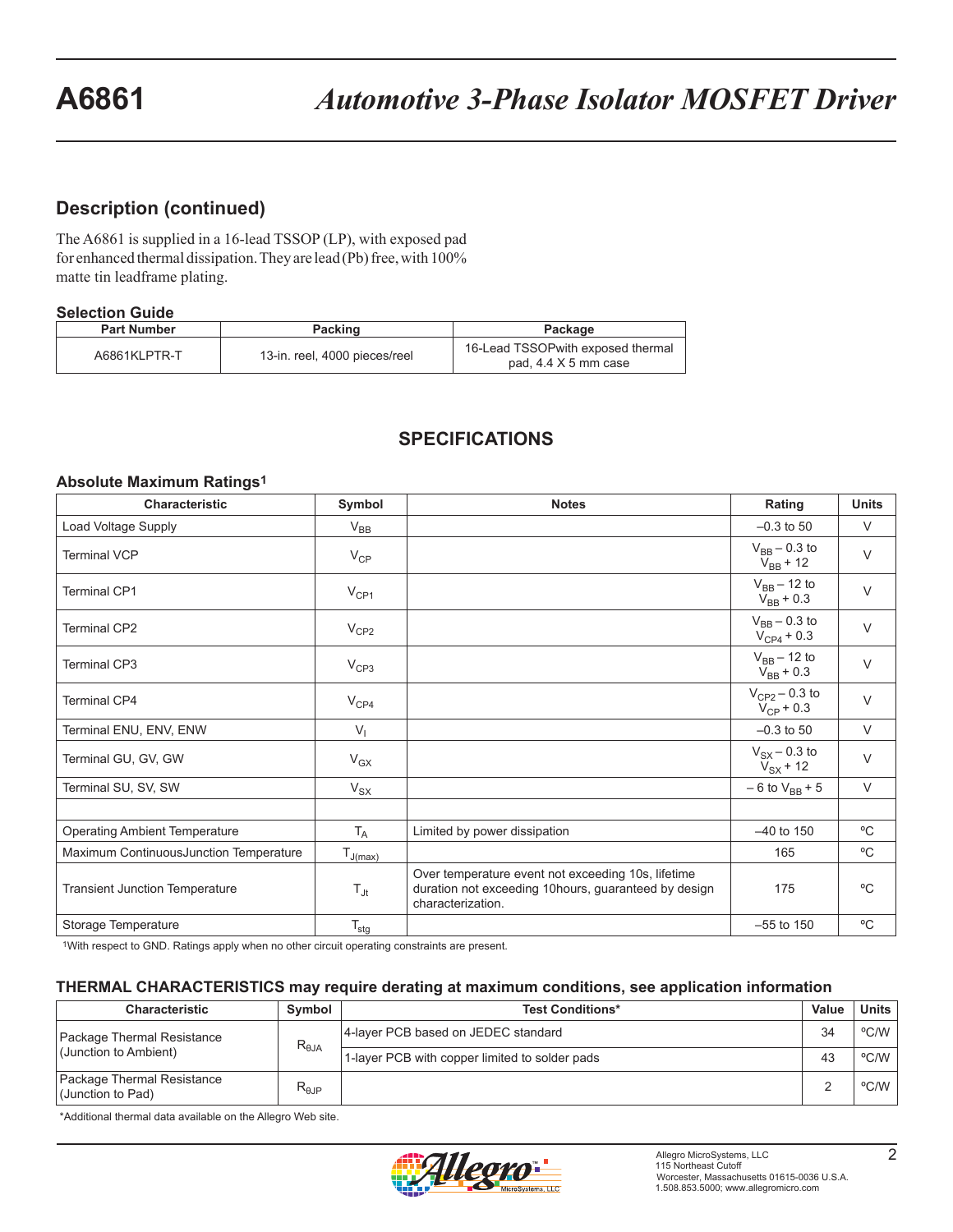#### **Pin-out Diagram and Terminal List Table**





#### **Terminal List Table**

| <b>Name</b>     | <b>Number</b>  | <b>Description</b>               |
|-----------------|----------------|----------------------------------|
| <b>VBB</b>      | 1              | Main Power Supply                |
| CP4             | 2              | Pump Capacitor Connection        |
| CP <sub>3</sub> | 3              | Pump Capacitor Connection        |
| CP <sub>2</sub> | $\overline{4}$ | Pump Capacitor Connection        |
| CP <sub>1</sub> | 5              | <b>Pump Capacitor Connection</b> |
| <b>ENU</b>      | 6              | U phase Enable Input             |
| <b>ENV</b>      | $\overline{7}$ | V phase Enable Input             |
| <b>ENW</b>      | 8              | W phase Enable Input             |
| <b>GND</b>      | 9              | Ground                           |
| <b>SW</b>       | 10             | W Phase MOSFET Source Reference  |
| <b>GW</b>       | 11             | W Phase MOSFET Gate Drive        |
| <b>SV</b>       | 12             | V Phase MOSFET Source Reference  |
| GV              | 13             | V Phase MOSFET Gate Drive        |
| SU              | 14             | U Phase MOSFET Source Reference  |
| GU              | 15             | U Phase MOSFET Gate Drive        |
| <b>VCP</b>      | 16             | Pump Supply                      |
| Tab             |                | Exposed Tab - Connect to GND     |

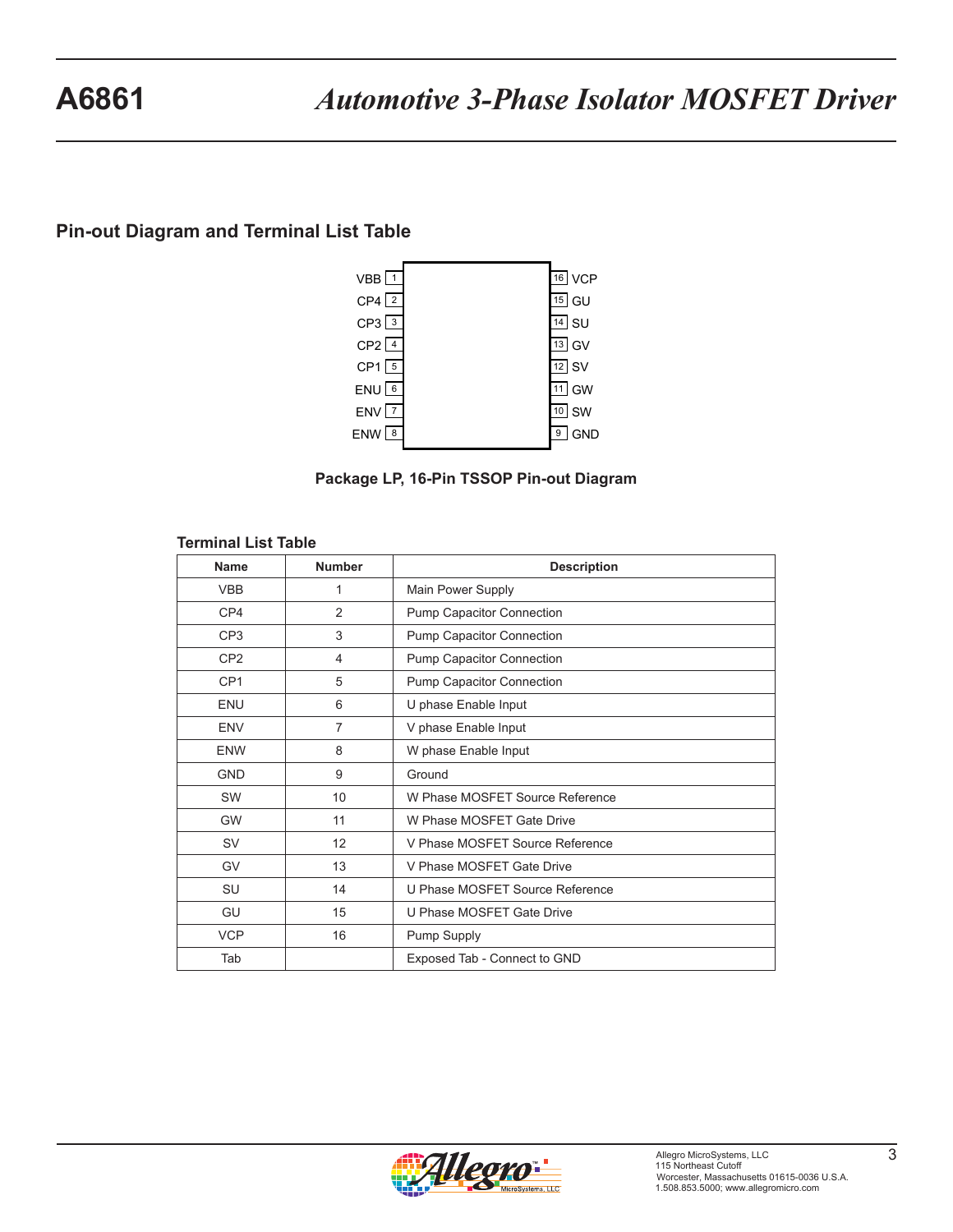

**Functional Block Diagram**

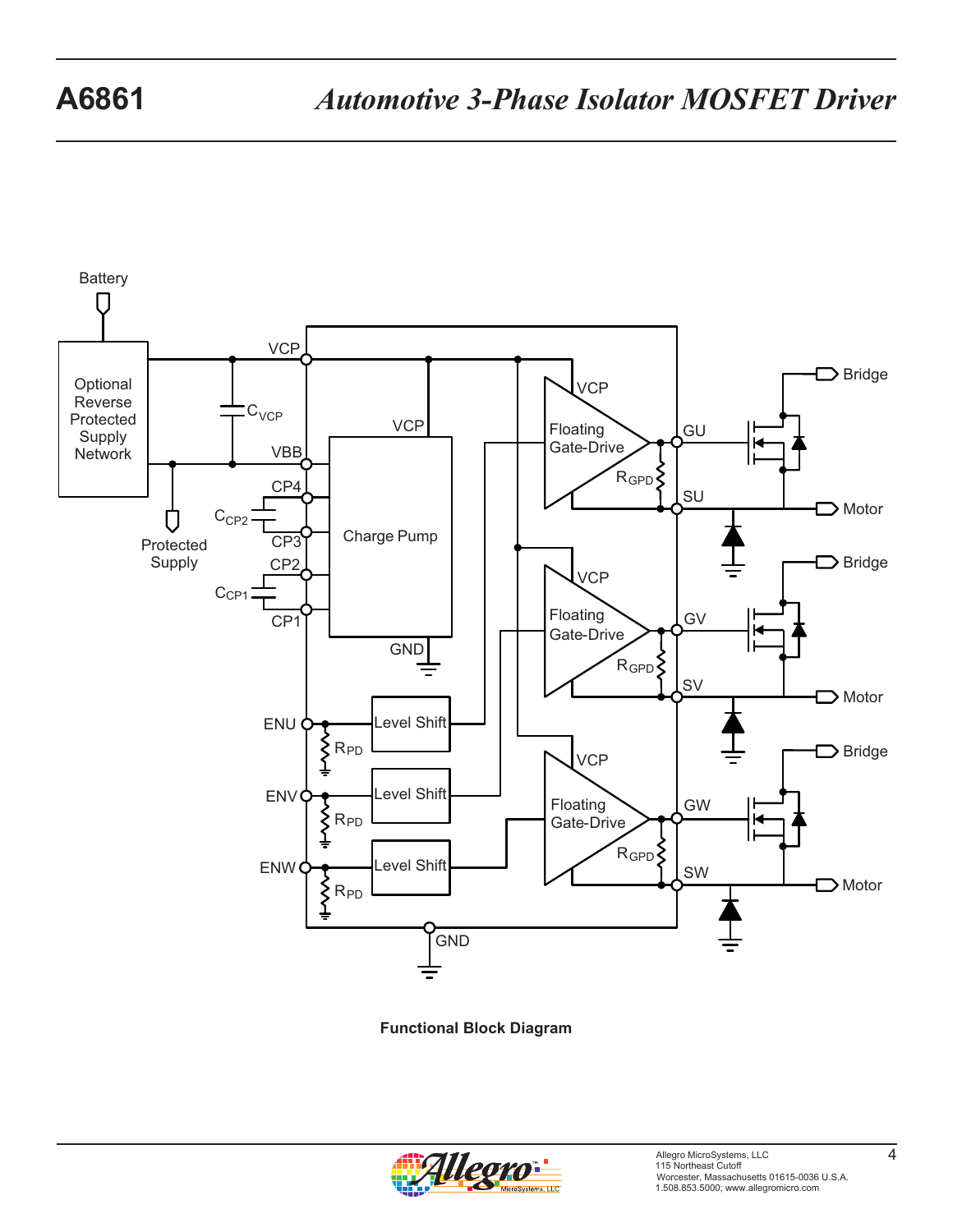#### ELECTRICAL CHARACTERISTICS at T<sub>J</sub> = -40 to +150°C, V<sub>BB</sub> 6 V to 50 V (unless noted otherwise)

| <b>Characteristics</b>                                | Symbol                        | <b>Test Conditions</b>                                          | Min.                     | Typ.                     | Max.                     | <b>Units</b>      |
|-------------------------------------------------------|-------------------------------|-----------------------------------------------------------------|--------------------------|--------------------------|--------------------------|-------------------|
| <b>Supply</b>                                         |                               |                                                                 |                          |                          |                          |                   |
| VBB Functional Operating Range <sup>1</sup>           | $V_{BB}$                      | Operating. Outputs active.                                      | 4.5                      |                          | 50                       | $\vee$            |
|                                                       |                               | Operating. Outputs disabled                                     | $\overline{4}$           |                          | 50                       | $\vee$            |
|                                                       |                               | No unsafe states.                                               | 0                        |                          | 50                       | V                 |
| <b>VBB Quiescent Current</b>                          | $I_{BBQ}$                     | Gate drive active, $V_{BB} = 12 V$ ,<br>$Sx = GND$ .            | $\overline{\phantom{0}}$ | 10                       | 13.5                     | mA                |
|                                                       | $I_{BBS}$                     | Gate drive disabled, $V_{BB}$ = 12 V                            |                          | 5.5                      | 8                        | mA                |
|                                                       | $V_{CP}$                      | $V_{BB}$ > 9V, $I_{VCP}$ > -1 mA[2]                             | 9                        | 10                       | 11                       | V                 |
| VCP Output voltage w.r.t. V <sub>BB</sub>             |                               | $6 V < V_{BB} \le 9 V$ , $I_{VCP} > -1$ mA <sup>[2]</sup>       | 8                        | 10                       | 11                       | V                 |
|                                                       |                               | $4.5 V < V_{BB} \le 6 V$ , $I_{VCP} > -800 \mu A^{[2]}$         | 7.5                      | 9.5                      | $\overline{\phantom{0}}$ | V                 |
| <b>VCP Static Load Resistance</b>                     | $R_{CP}$                      | Between VCP and VBB                                             | 100                      | $\qquad \qquad -$        | $\qquad \qquad -$        | $k\Omega$         |
| <b>Gate Output Drive</b>                              |                               |                                                                 |                          |                          |                          |                   |
| Turn-on Time                                          | t,                            | $C_{\text{LOAD}}$ = 10 nF, 20% to 80%                           | $\overline{\phantom{0}}$ | 5                        | $\qquad \qquad -$        | μs                |
| Turn-off Time                                         | $t_{r}$                       | $C_{\text{LOAD}}$ = 10 nF, 80% to 20%                           | $\overline{\phantom{0}}$ | 0.5                      | $\overline{\phantom{0}}$ | $\mu s$           |
| Propagation Delay - Turn On <sup>3</sup>              | $t_{PON}$                     | $C_{\text{LOAD}}$ = 10 nF, ENx high to Gx 20%                   | $\overline{\phantom{0}}$ |                          | 3                        | μs                |
| Propagation Delay - Turn Off <sup>3</sup>             | $t_{\text{POFF}}$             | $C_{LOAD}$ = 10 nF, ENx low to Gx 80%                           | $\overline{\phantom{0}}$ | $\overline{\phantom{0}}$ | 1.5                      | μs                |
| <b>Turn-on Pulse Current</b>                          | $I_{GXP}$                     |                                                                 | $\qquad \qquad -$        | 14                       | $\overline{\phantom{0}}$ | mA                |
| Turn-on Pulse Time                                    | $\mathfrak{t}_{\mathrm{GXP}}$ |                                                                 | $\overline{\phantom{0}}$ | 12.5                     | $\overline{\phantom{m}}$ | μs                |
| On Hold Current                                       | $I_{GXH}$                     |                                                                 |                          | 400                      |                          | μA                |
| Pull-down On Resistance                               |                               | $T_J = 25^{\circ}C$ , $I_{GX} = 10$ mA                          | $\overline{\phantom{0}}$ | 5                        |                          | Ω                 |
|                                                       | $R_{DS(on)DN}$                | $T_J = 150^{\circ}C$ , $I_{GX} = 10$ mA                         | $\overline{\phantom{0}}$ | 10                       | $\qquad \qquad -$        | Ω                 |
|                                                       | $V_{GH}$                      | $V_{BB}$ > $9V$                                                 | 8.5                      | 10                       | 12                       | V                 |
| Gx Output high voltage<br>w.r.t. SX, or VBB if SX>VBB |                               | $6 V < V_{BB} \leq 9 V$                                         | 8                        | 10                       | $\overline{12}$          | $\vee$            |
|                                                       |                               | $4.5 V < V_{BB} \le 6 V$                                        | 7.5                      | 9.5                      | $\overline{\phantom{0}}$ | $\vee$            |
| Gate Drive Static Load Resistance                     | $R_{GS}$                      | Between Gx and Sx                                               | 100                      |                          |                          | $k\Omega$         |
| Gx Output Voltage Low                                 | $V_{GL}$                      | $-10 \mu A < I_{Gx} < 10 \mu A$                                 |                          |                          | $V_{SX}$ +0.3            | $\vee$            |
| Gx Passive Pull-down                                  | $R_{\mathsf{GPD}}$            | $V_{\text{Gx}} - V_{\text{Sx}} < 0.3 V$                         | $\overline{\phantom{0}}$ | 950                      |                          | kΩ                |
| <b>Logic Inputs &amp; Outputs</b>                     |                               |                                                                 |                          |                          |                          |                   |
| Input Low Voltage                                     | $V_{IL}$                      |                                                                 | $\overline{\phantom{0}}$ | $\overline{\phantom{0}}$ | 0.8                      | $\vee$            |
| Input High Voltage                                    | $V_{\text{IH}}$               |                                                                 | 2.0                      | $\overline{\phantom{0}}$ | $\overline{\phantom{0}}$ | $\vee$            |
| Input Hysteresis                                      | $\overline{V}_{\text{Ihys}}$  |                                                                 | 150                      | 300                      | $\overline{\phantom{0}}$ | mV                |
| Input Pull-down Resistor                              | $R_{PD}$                      |                                                                 | 30                       | 50                       | 70                       | $k\Omega$         |
| <b>Diagnostics &amp; Protection</b>                   |                               |                                                                 |                          |                          |                          |                   |
| VCP Undervoltage Start-up Blank<br>Timer              | $t_{CPON}$                    |                                                                 | $\overline{\phantom{0}}$ | 100                      |                          | μs                |
| VCP Undervoltage Lockout                              | V <sub>CPON</sub>             | V <sub>CP</sub> w.r.t. V <sub>BB.</sub> V <sub>CP</sub> rising  | 6.2                      | 6.7                      | 7.2                      | V                 |
|                                                       | $V_{\text{CPOFF}}$            | V <sub>CP</sub> w.r.t. V <sub>BB.</sub> V <sub>CP</sub> falling | 6.0                      | 6.5                      | 7.0                      | $\overline{\vee}$ |

1 Function is correct but parameters are not guaranteed below the general limits (6-50V).

2 For input and output current specifications, negative current is defined as coming out of (sourcing) the specified device terminal.

3 Refer to Figure 1.

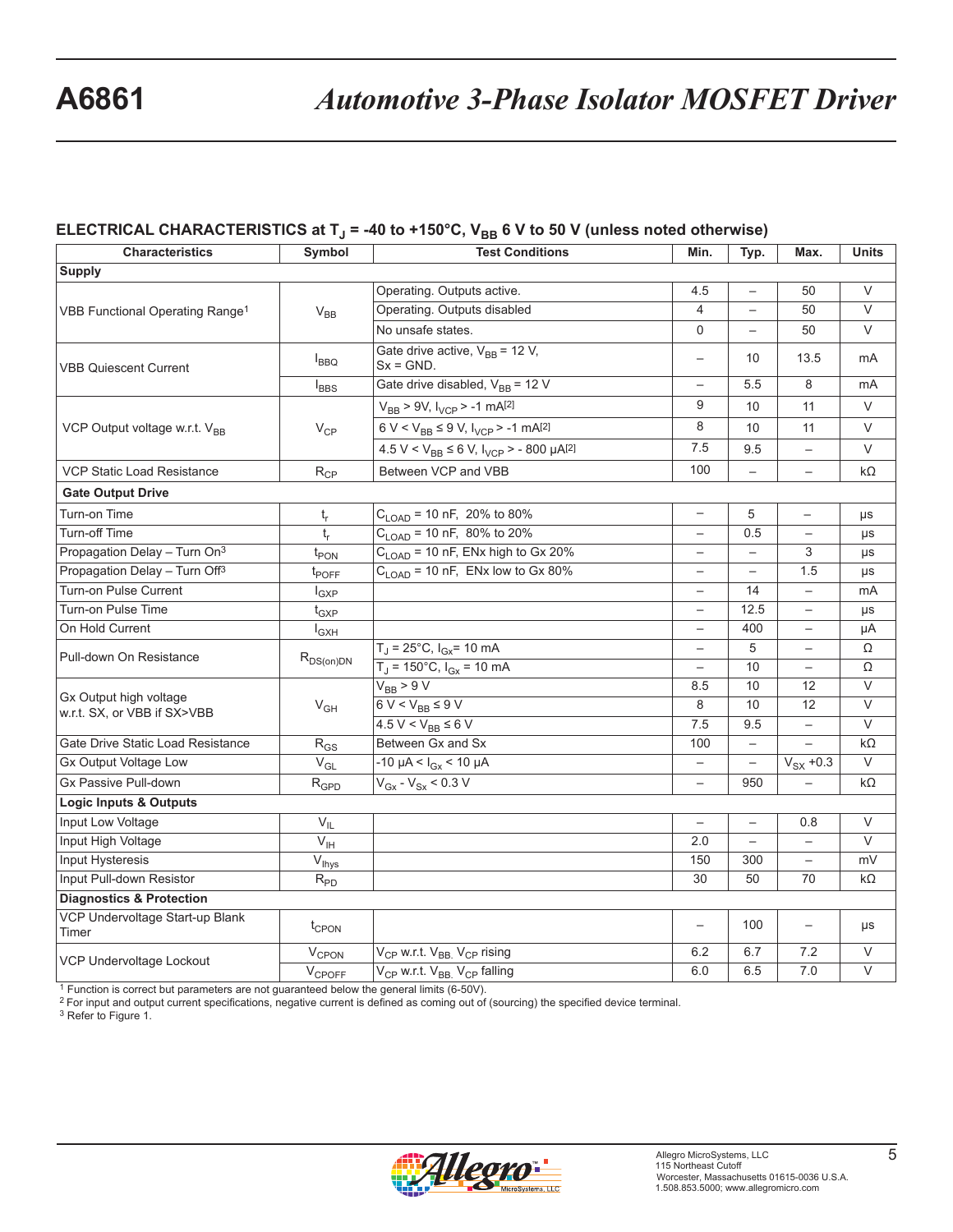## **FUNCTIONAL DESCRIPTION**

The A6861 is an N-channel power MOSFET driver capable of controlling MOSFETs connected as a 3-phase solid state relay in phase-isolation applications. It has three independent floating gate drive outputs to maintain the power MOSFETs in the ON state over the full supply range when the phase outputs are PWM switched with high phase-voltage slew rates.

A charge pump regulator provides the above battery supply voltage necessary to maintain the power MOSFETs in the ON state continuously when the phase voltage is equal to the battery voltage. Voltage regulation is based on the difference between VBB and VCP.

The charge pump will maintain sufficient gate drive (>7.5 V) for battery voltages down to 4.5 V. It is also able to provide the current taken by gate-source resistors as low as 100 kΩ should they be required, between the source and gate of the power MOS-FETS.

The voltage generated by the charge pump can also be used to power circuitry to control the gate-source voltage for a MOSFET connected to the main supply to provide reverse battery protection.

The three gate drives can be controlled independently by three logic level enable inputs. In typical applications the MOSFETs will be switched on within 8  $\mu$ s and will switch off within 1  $\mu$ s. An undervoltage monitor checks that the pumped supply voltage is high enough to ensure that the MOSFETs are maintained in a safe conducting state

#### **Input & Output Terminal Functions**

**VBB:** Main power supply. The main power supply should be connected to VBB through a reverse voltage protection circuit.

**GND:** Main power supply return. Connect to supply ground.

**VCP:** Pumped gate drive voltage. Can be used to turn on a MOSFET connected to the main supply to provide reverse battery protection. Connect a 1 µF ceramic capacitor between VCP and VBB.

**CP1, CP2:** Pump capacitor connections. Connect a 330 nF ceramic capacitor between CP1 and CP2.

**CP3, CP4:** Pump capacitor connections. Connect a 330 nF ceramic capacitor between CP3 and CP4.

**ENU, ENV, ENW:** Logic level enable inputs to control the gate drive outputs.

**GU, GV, GW:** Floating, gate-drive outputs for external n-channel MOSFETs.

**SU, SV, SW:** Load phase connections. These terminals are the reference connections for the floating gate-drive outputs.



**Figure 1: Enable Inputs to V<sub>GS</sub> Timing** 

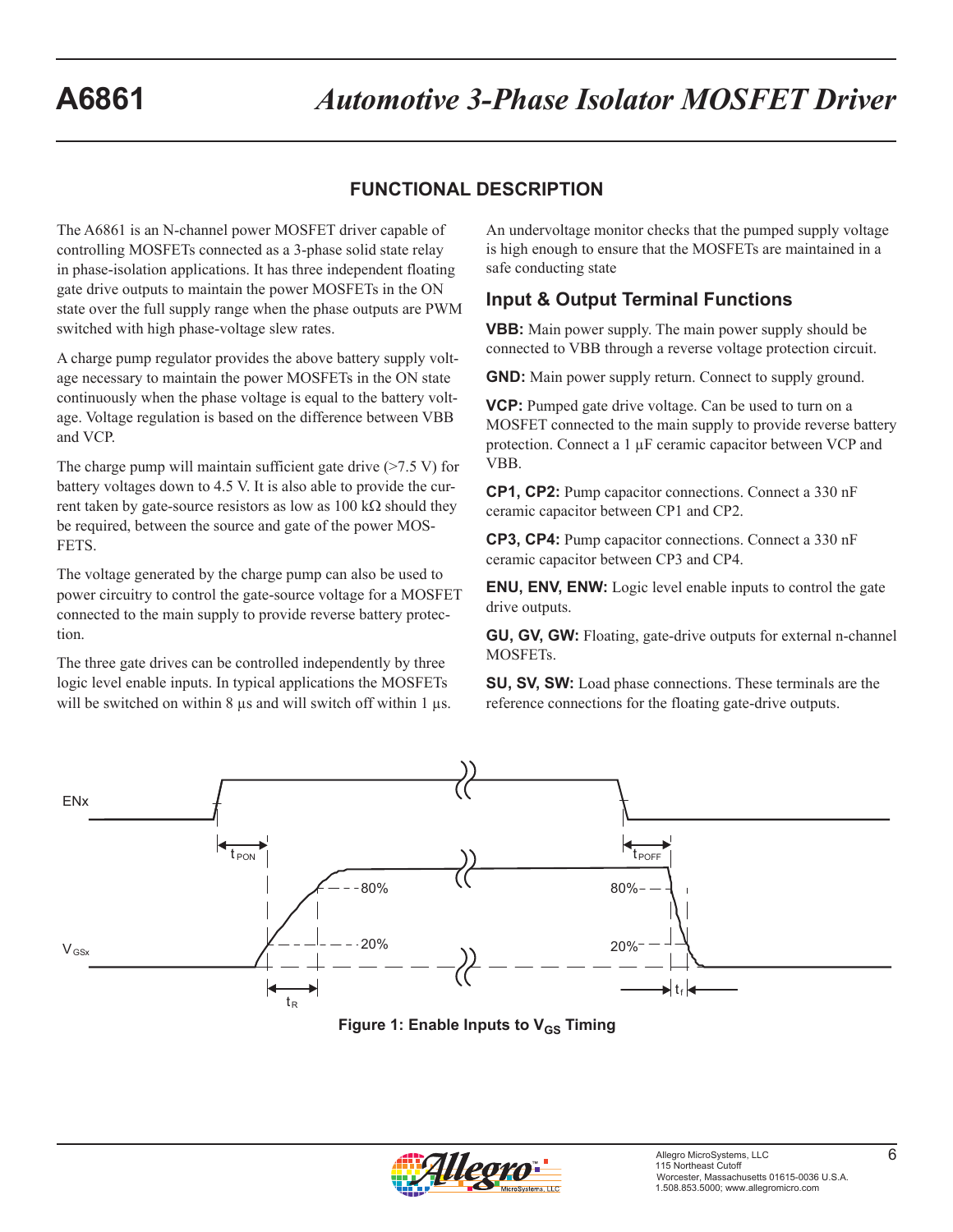# **Power Supplies**

A single reverse polarity protected power supply voltage is required. It is recommended that the VBB supply is decoupled to GND by ceramic capacitors mounted close to the device pins. Decoupling capacitors are not required for correct operation but will assist in reducing switching noise conducted to the supply from the charge pump switching circuits.

The A6861 will operate within specified parameters with  $V_{BB}$ from 6 V to 50 V and will function correctly with a supply down to 4.5 V. This provides a very rugged solution for use in the harsh automotive environment and permits use in start-stop systems.

There are no unsafe device states, even at low supply voltage. As the supply voltage rises from 0 V, the gate drive outputs are maintained in the off state until the gate voltage is sufficiently high to ensure conduction and the outputs are enabled.

# **Pump Regulator**

The gate drivers are powered by a regulated charge pump, which provides the voltage above VBB to ensure that the MOSFETs are fully enhanced with low on-resistance when the source of the MOSFET is at the same voltage as  $V_{BB}$ .

Voltage regulation is based on the difference between the VBB and VCP pins.

The pumped voltage,  $V_{CP}$ , is available at the VCP terminal and is limited to 12 V maximum with respect to  $V_{BB}$ . This removes the need for external clamp diodes on the power MOSFETs to limit the gate source voltage.

It also allows the VCP terminal to be used to power circuitry to control a MOSFET connected to the main supply to provide reverse battery protection.

To provide the continuous low level current required when gatesource resistors are connected to the external MOSFETs, a pump storage capacitor, typically 1 µF, has to be connected between the VCP and VBB terminals. Pump capacitors, typically 330 nF, have to be connected between the CP1 and CP2 terminals and between the CP3 and CP4 terminals to provide sufficient charge transfer, especially at low supply voltage.

# **Gate Drives**

The A6861 is designed to drive external, low on-resistance, power N-channel MOSFETs when used in a phase isolation application. The gate drive outputs and the  $V_{CP}$  supply will turn the MOSFETs on in typically 8 µs and will maintain the on-state during transients on the source of the MOSFETs. The gate drive outputs will turn the MOSFETs off in typically 1 µs and will hold them in the off-state during transients on the source. An internal resistor,  $R_{GPD}$ , between the Gx and Sx pins plus an integrated hold-off circuit, will ensure that the gate-source voltage of the MOSFET is held close to 0 V even with the power disconnected. This can remove the need for additional gate-source resistors on the isolation MOSFETs. In any case, if gate-source resistors are mandatory for the application then the pump regulator can provide sufficient current to maintain the MOSFET in the on state with a gate-source resistor of as low as  $100 \text{ k}\Omega$ .

The floating gate-drive outputs for external N-channel MOSFETs are provided on pins GU, GV, and GW. Gx=1 (or "high") means that the upper half of the driver is turned on and current will be sourced to the gate of the MOSFET in the phase isolation circuit, turning it on. Gx=0 (or "low") means that the lower half of the driver is turned on and will sink current from the external MOS-FET's gate to the respective Sx terminal, turning it off.

The reference points for the floating drives are the load phase connections, SU, SV, and SW. The discharge current from the floating MOSFET gate capacitance flows through these connections.

In some applications it may be necessary to provide a current recirculation path when the motor load is isolated. This will be necessary in situations where the motor driver does not reduce the load current to zero before the isolation MOSFETs are turned off.

The recirculation path can be provided by connecting a suitably rated power diode to the "motor" side of the isolation MOSFETs and GND. See the Functional Block Diagram for more details. Only three diodes are required since the source to drain diodes in the isolation and bridge MOSFETs provide a recirculation path to the Battery connection.

# **Logic Control Inputs**

Three TTL level digital inputs, ENU, ENV, & ENW, provide independent control for each gate drive. The three enable inputs directly control their respective gate drive outputs. When an enable input is high the corresponding gate drive output will be on.

These inputs have nominal hysteresis of 300 mV to improve noise performance and can be shorted to  $V_{BB}$  without damage.

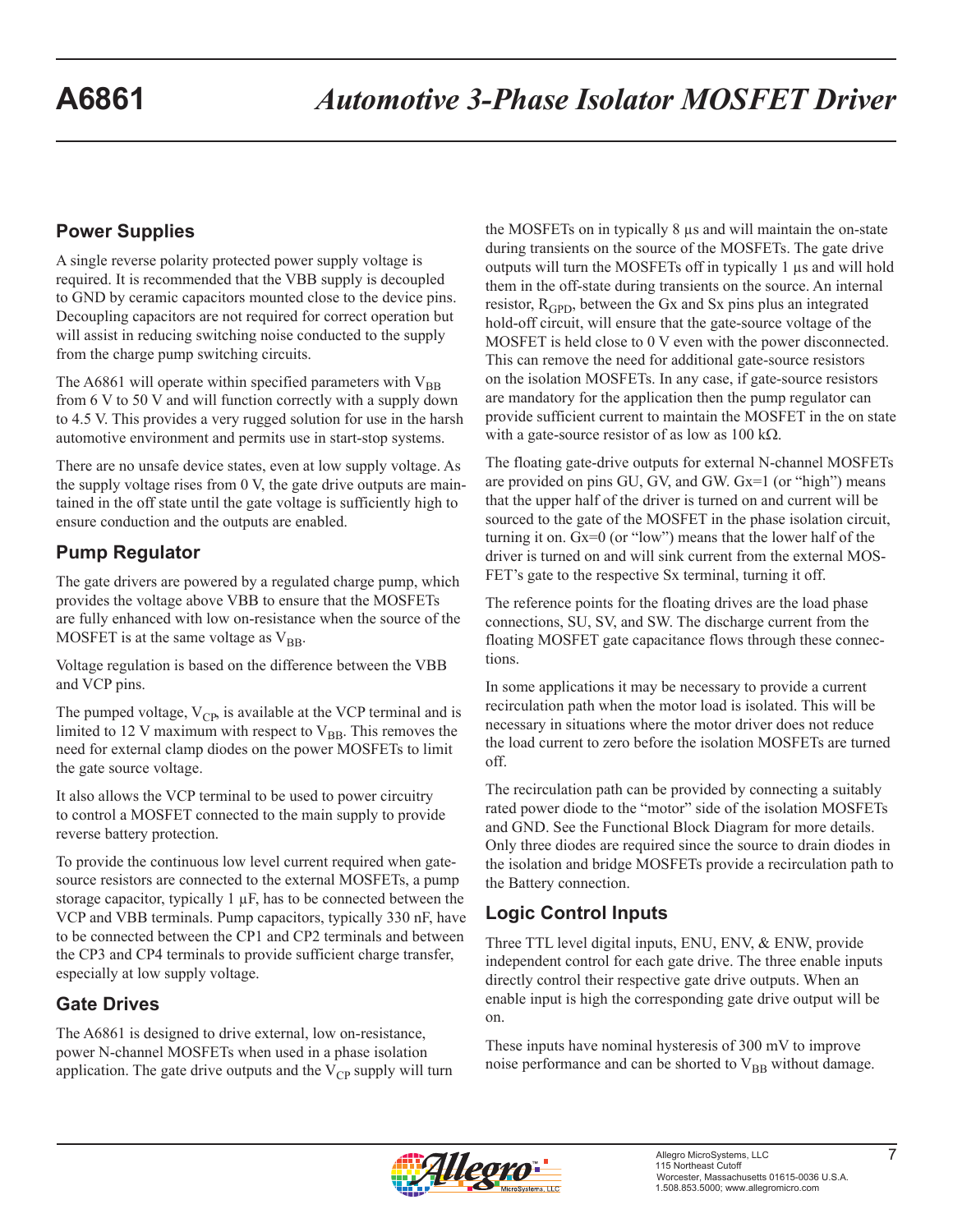## **Supply Monitor**

The A6861 includes undervoltage detection on the charge pump output. If the voltage at the charge pump output,  $V_{CP}$ , drops

# **Input and Output Structures**

VESD ENU ENV ENW 200 k 50 k 4 V

**Figure 2: ENU, ENV, ENW Inputs**





below the falling undervoltage threshold,  $V_{CPOFF}$ , then the gate drive outputs will be held in the off state. They will remain in that state until  $V_{CP}$  rises above the rising undervoltage threshold  $V_{CPON}$ .



**Figure 3: Drive Outputs**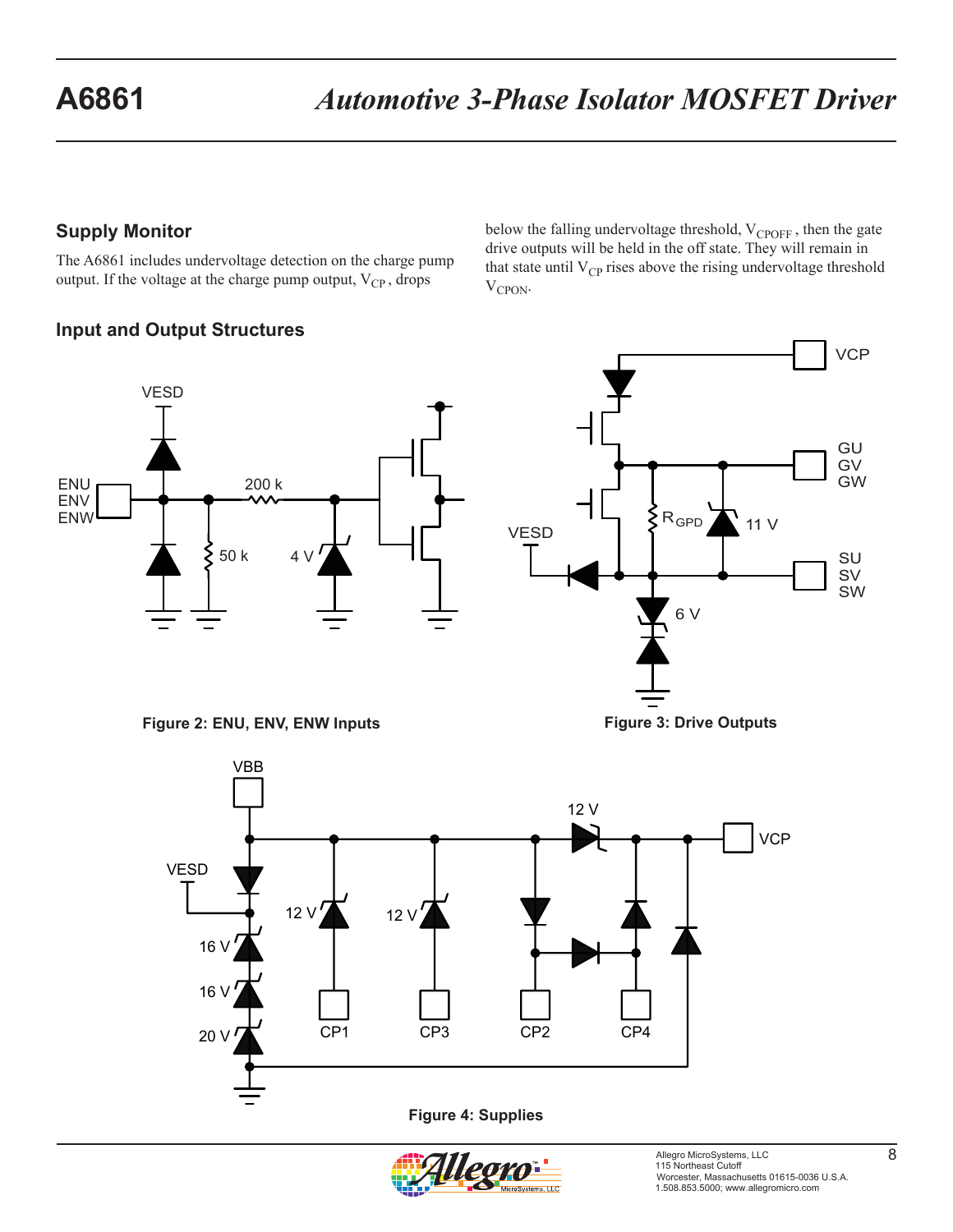#### **Battery Voltage Reversal Protection**

The charge pump output voltage may be used to drive a reverseconnected battery protection circuit as illustrated in Figure 5.



**Figure 5: Indicative Reverse Voltage Protection Scheme**

Transistor Q1 is an n-channel power MOSFET selected to create a low voltage drop at the full current rated for the motor drive system. It is connected with source and drain pins reversed from the normal biased condition. During power up the initial system current is supplied to VBB through the forward biased parasitic source to drain diode until  $V_{CP}$  has exceeded the threshold voltage of Q1 and turned it on.

When the battery voltage is reversed the voltage between VBB and VCP is zero, the gate source voltage on Q1 is zero and its source to drain diode becomes reverse biased. In this condition Q1 blocks current flow to VBB and the voltage between VBB and GND remains at Zero.

Transistor Q2 is a normally connected p channel, small signal MOSFET used to control the gate of Q1 in the normal and reversed battery voltage condition. Both Q1 and Q2 must be correctly rated for the full peak reversed battery voltage.

Resistor R1 is used to control the gate to source voltage of Q1 and is powered from the  $V_{CP}$  supply. To reduce the current drain from VCP the value of R1 should be a minimum defined for  $R_{CP}$ , 100 k.

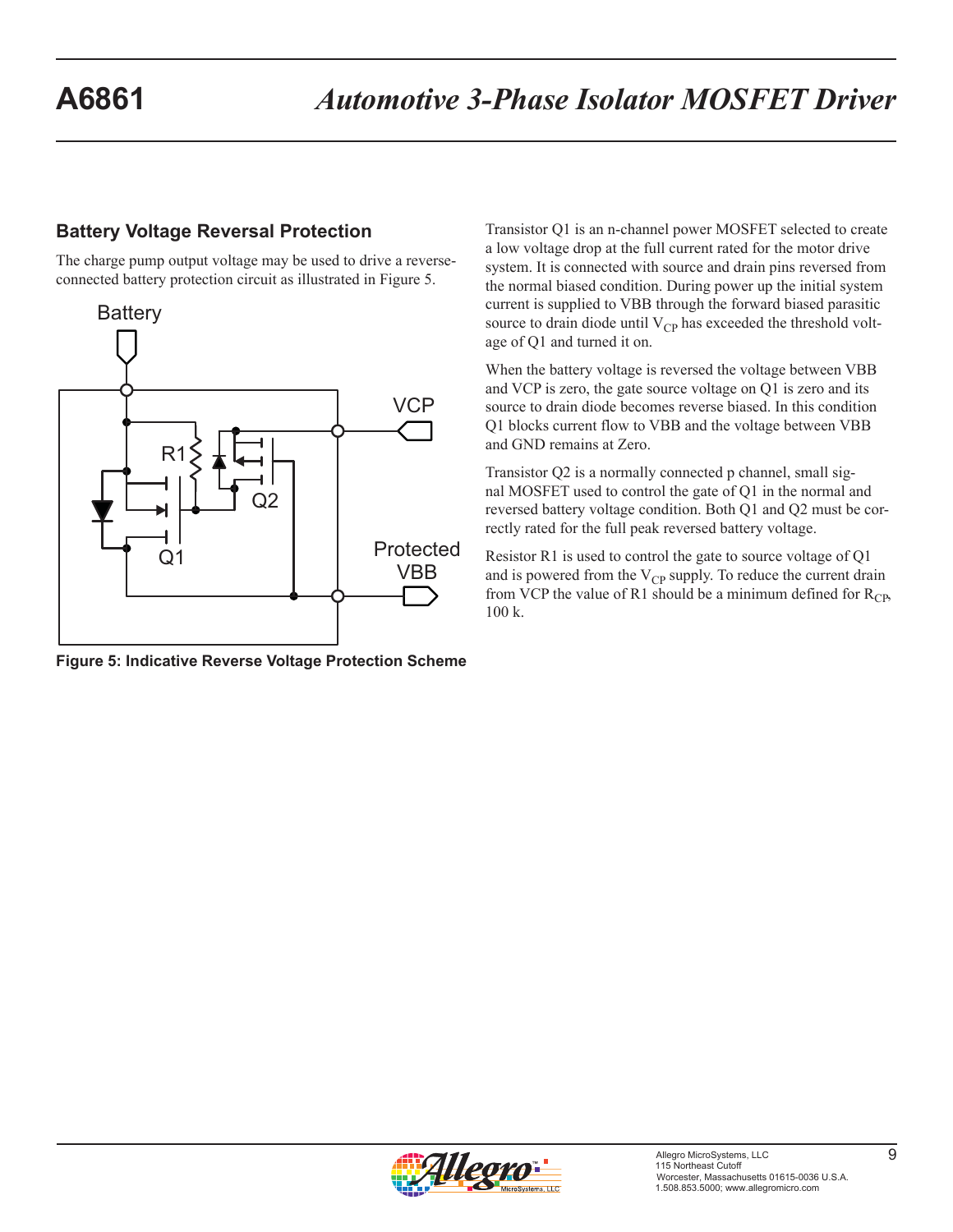# **A6861** *Automotive 3-Phase Isolator MOSFET Driver*

# **PACKAGE OUTLINE DRAWING**



**Figure 6: LP Package, 16-Lead TSSOP with Exposed Pad**